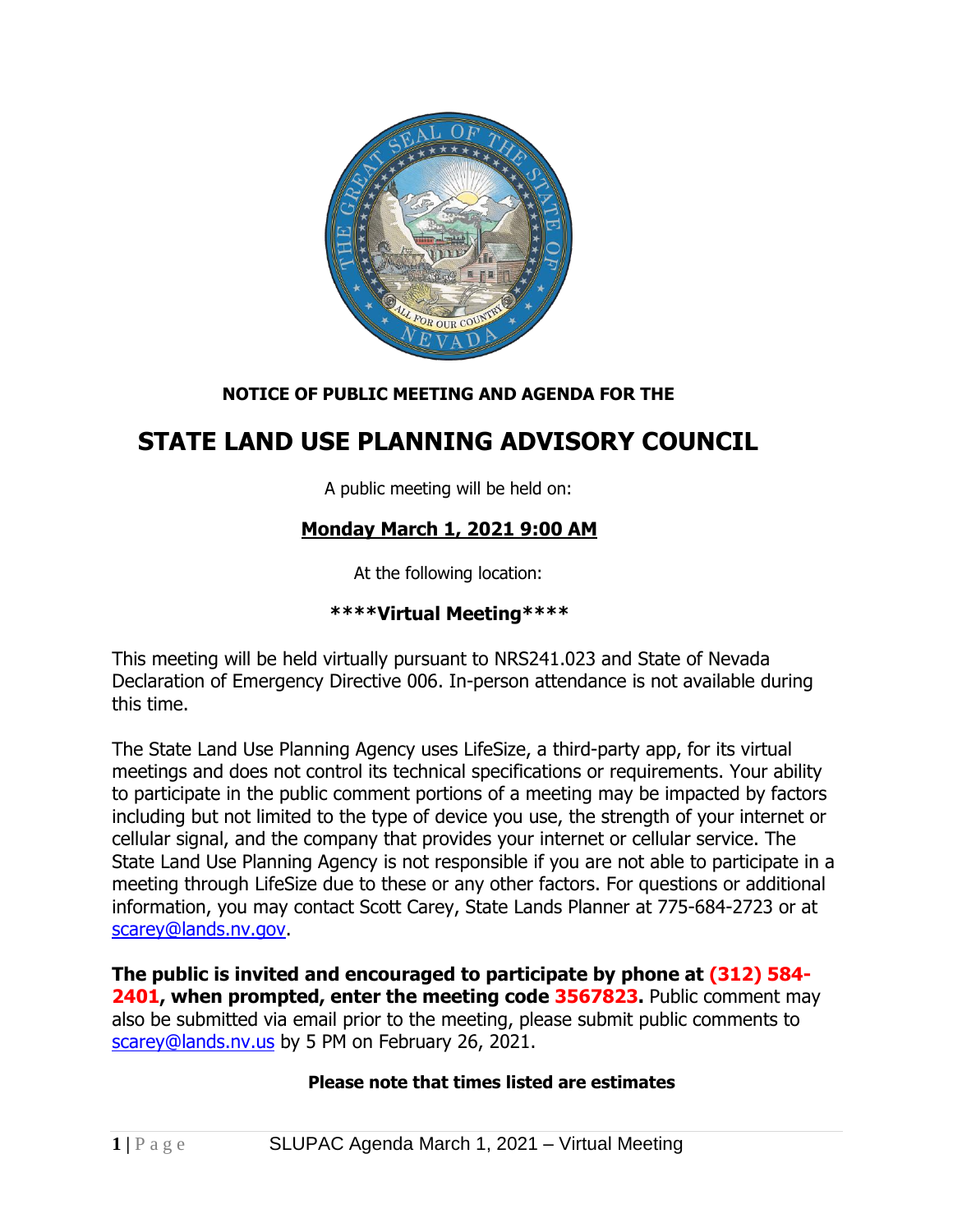#### **9:00 am 1) CALL TO ORDER**

Roll Call of the Council and Introductions of staff & guests. Overview of role of SLUPAC.

#### **9:10 am 2) PUBLIC COMMENT**

Council

This is an opportunity for the public to provide public comment on any item included on the agenda or any other land use planning and any other related topic not included on the agenda. (Pursuant to NRS 241.020, no action may be taken upon a matter raised under this item until the matter has been specifically included on an agenda).

#### **9:15 am 3) ELECTION OF CHAIR AND VICE CHAIRMAN FOR 2021 (For possible action)**

Pursuant to NRS 331.740(6) the Chair and Vice Chair serve a one-year term. Members - State Land Use Planning Advisory Council

#### **9:20 am 4) REVIEW OF THE AGENDA (For possible action)**

(Agenda is reviewed for unforeseen circumstances such as the inability of a scheduled speaker to attend, to move an item to a different time during the meeting to accommodate a speaker, etc.)

#### **9:25 am 5) ELECTION OF ONE MEMBER TO SERVE ON THE SLUPAC EXECUTIVE COUNCIL (For possible action)**

The Executive Council (NRS 321.755) consists of four SLUPAC members and the Administrator of Nevada Division of State Lands and is charged with, upon request, resolving inconsistencies in land use plans between two or more adjacent or overlapping local governmental entities which cannot be resolved between them. There is currently one vacancy on the Executive Council for a term through 5/28/22. To the extent practicable, the members selected to serve on the Executive Council must be representative of the various geographic areas of this State. Each member of the Executive Council shall serve for 2-year terms. Members - State Land Use Planning Advisory Council

### **9:30 am 6) UPDATE ON AB 52 AND DIRECTION ON POSSIBLE AMENDMENT TO BILL (For possible action)**

The Council will hear an update from staff on the progress of its Bill Draft Request, AB 52. Following the update, the Council will provide direction to staff on how to proceed with a possible amendment to the bill based on the feedback and testimony provided during the February 22, 2021 Assembly Government Affairs Committee hearing. Members - State Land Use Planning Advisory Council

#### **9:50 am 7) STATE RAIL PLAN UPDATE AND CONSIDERATION OF A LETTER OF SUPPORT (For possible action)** The Council will hear an update on the final draft of the Nevada Department of Transportation's State Rail Plan. After the update, the Council will consider approval of a letter of support for the State Rail Plan. Members - State Land Use Planning Advisory

#### **10:00 am 8) SMART-FROM-THE-START PLANNING FOR RENEWABLE ENERGY & TRANSMISSION BUILDOUT PRESNTATION AND APPROVAL OF LETTER ENDORSING THE CONCEPT (For Possible Action)**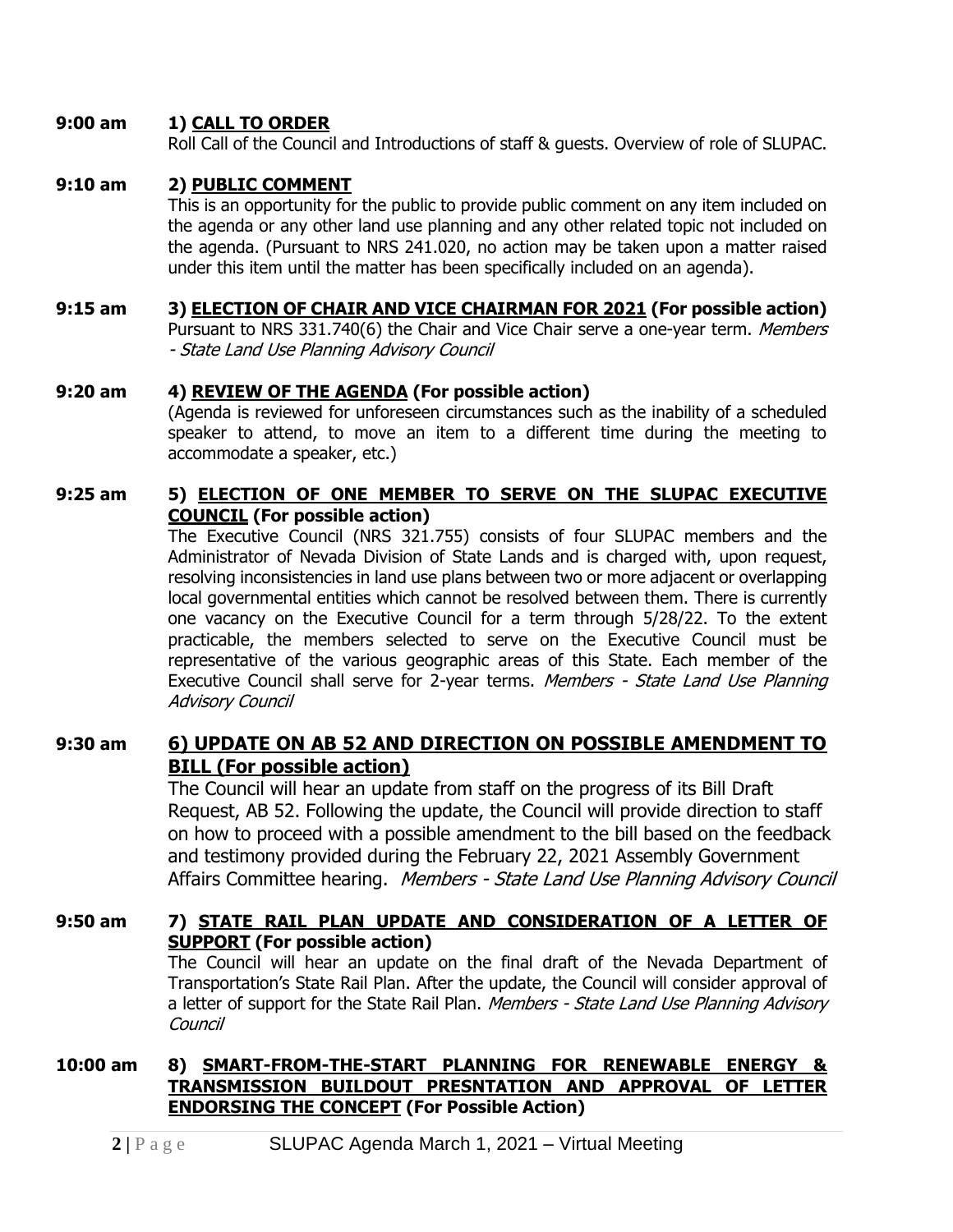Presentation from The Nature Conservancy, The Wilderness Society, Natural Resources Defense Council, and Defenders of Wildlife and potential endorsement of a smart-fromthe-start, statewide approach to planning for utility-scale renewable energy and associated storage capacity and transmission. Such a plan would identify and prioritize lower impact areas where renewable energy generation, storage, and transmission can be deployed with as little impact as possible to natural lands, cultural resources, recreation, and conservation values. Following the presentation, the Council will review and consider approval of a letter to the Administrator of the Division of State Lands and to the State Land Use Planning Agency that endorses the smart-from-the-start energy planning concept. Members - State Land Use Planning Advisory Council

#### **10:20 am 9) NEVADA DIVISION OF FORESTRY PRESENTATION ON ENDANGERED & THREATENED PLANTS (For Discussion Only)**

Ryan Shane, Natural Resource Program Manager with the Nevada Division of Forestry will provide an overview of the State's Endangered and Threatened Plants list and permitting process.

#### **10:35 am 10) NEVADA DEPARTMENT OF AGRICULTURE NOXIOUS WEED PROGRAM (For Discussion Only)**

Meghan Brown and Andrea Moe with the Nevada Department of Agriculture will provide the Council with a presentation about the State's noxious weed program.

#### **10:50 am 11) STATE LAND USE PLANNING AGENCY UPDATE (For Discussion Only)**

Staff will provide the Council with an update on agency activities, SLUPAC projects, Federal public lands and other legislation, and other issues of interest to the Council.

#### **11:00 am 12) COUNTY PLANNING UPDATES (For Discussion Only)**

Updates from SLUPAC members on planning and land use related activities within their areas of representation. Members - State Land Use Planning Advisory Council

#### **11:30 am 13) FUTURE AGENDA ITEMS (For Possible Action)**

The Council will discuss and recommend items to be placed on a future SLUPAC agenda. Members – State Land Use Planning Advisory Council

#### **11:45 am 14) SCHEDULING OF FUTURE SLUPAC MEETING DATES AND LOCATIONS (For Possible Action)**

The Council will discuss and recommend dates and possible locations for future SLUPAC meetings. Traditionally, the Council has met four times in a year and has held its meetings in various geographic areas throughout the State. Members – State Land Use Planning Advisory Council

### **11:50 am 15) PUBLIC COMMENT**

This is an opportunity for the public to provide public comment on any item included on the agenda or any other land use planning and any other related topic not included on the agenda. (Pursuant to NRS 241.020, no action may be taken upon a matter raised under this item until the matter has been specifically included on an agenda).

#### **12:00 pm 16) ADJOURN (For possible action)**